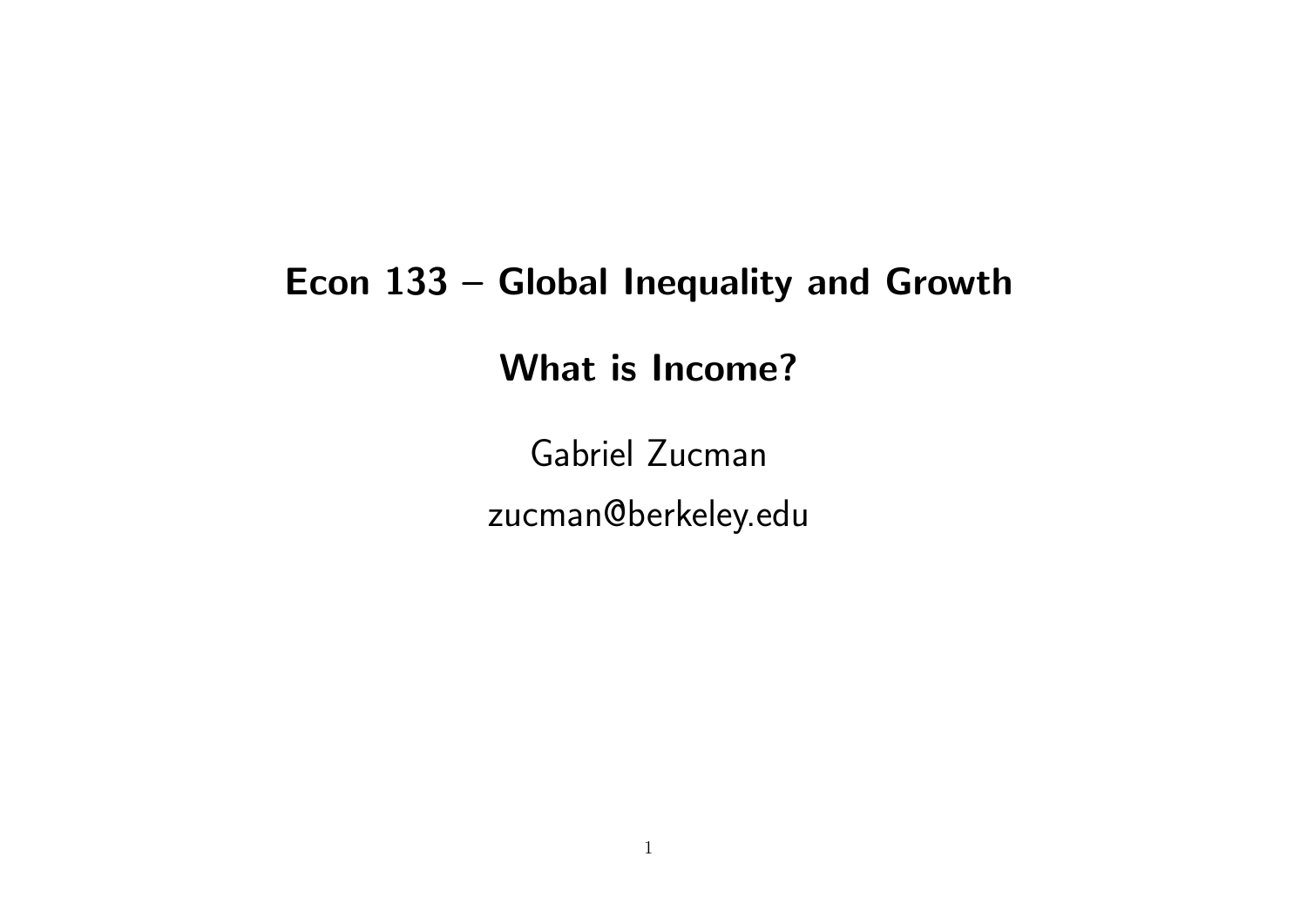## Roadmap

- 1. Income  $=$  domestic output  $+$  net foreign income
- 2. Income  $=$  labor income  $+$  capital income
- 3. Functional vs. personal income distribution
- 4. Pre-tax vs. post-tax income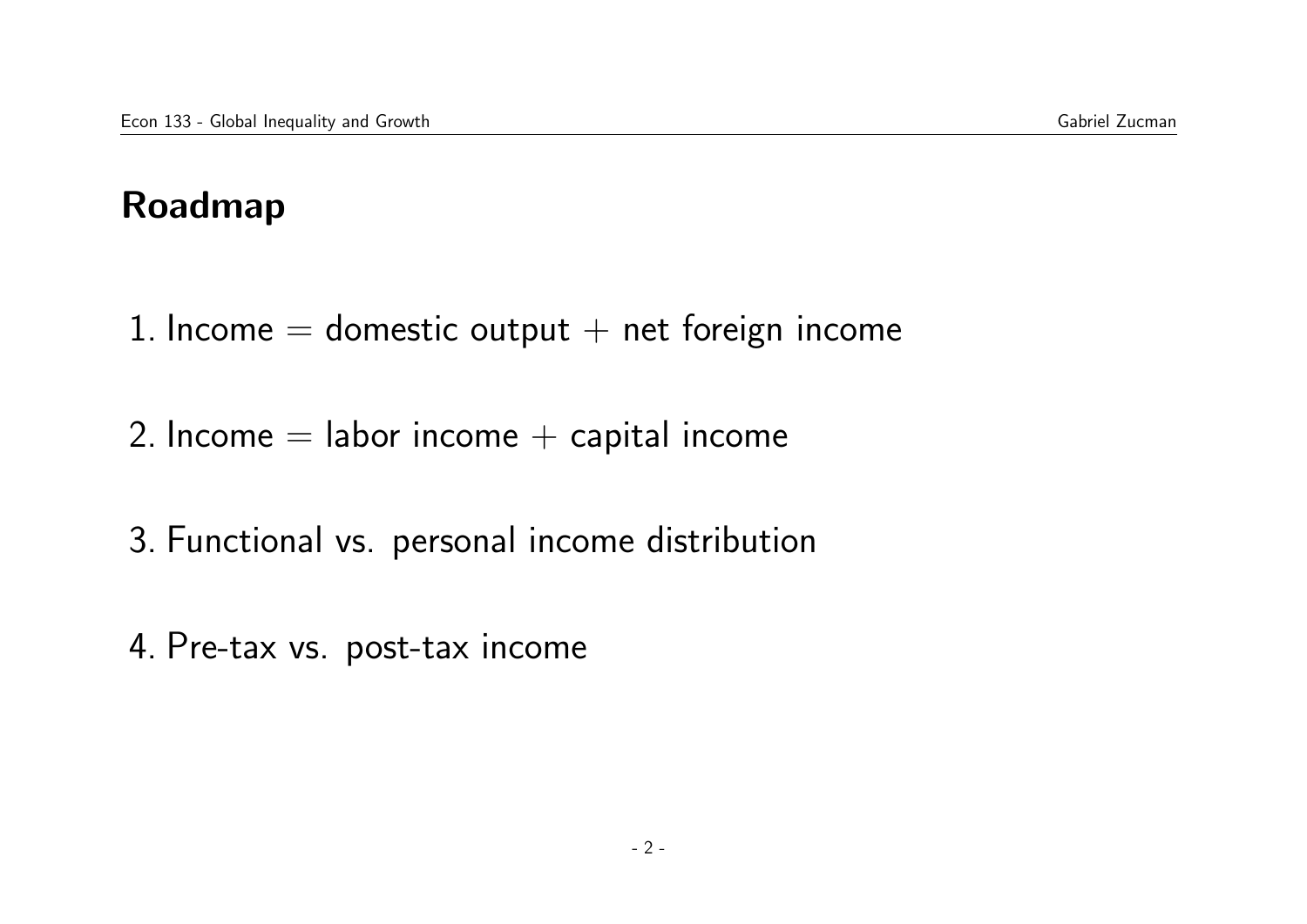#### 1 Income  $=$  domestic output  $+$  net foreign income

National income Y of a country  $=$  net domestic output  $Y_d$  + net foreign income

At world level:  $Y = Y_d$ 

#### 1.1 Net domestic output  $Y_d$

- Net domestic output  $Y_d = F(K, L)$
- Net domestic output  $Y_d = GDP$  minus capital depreciation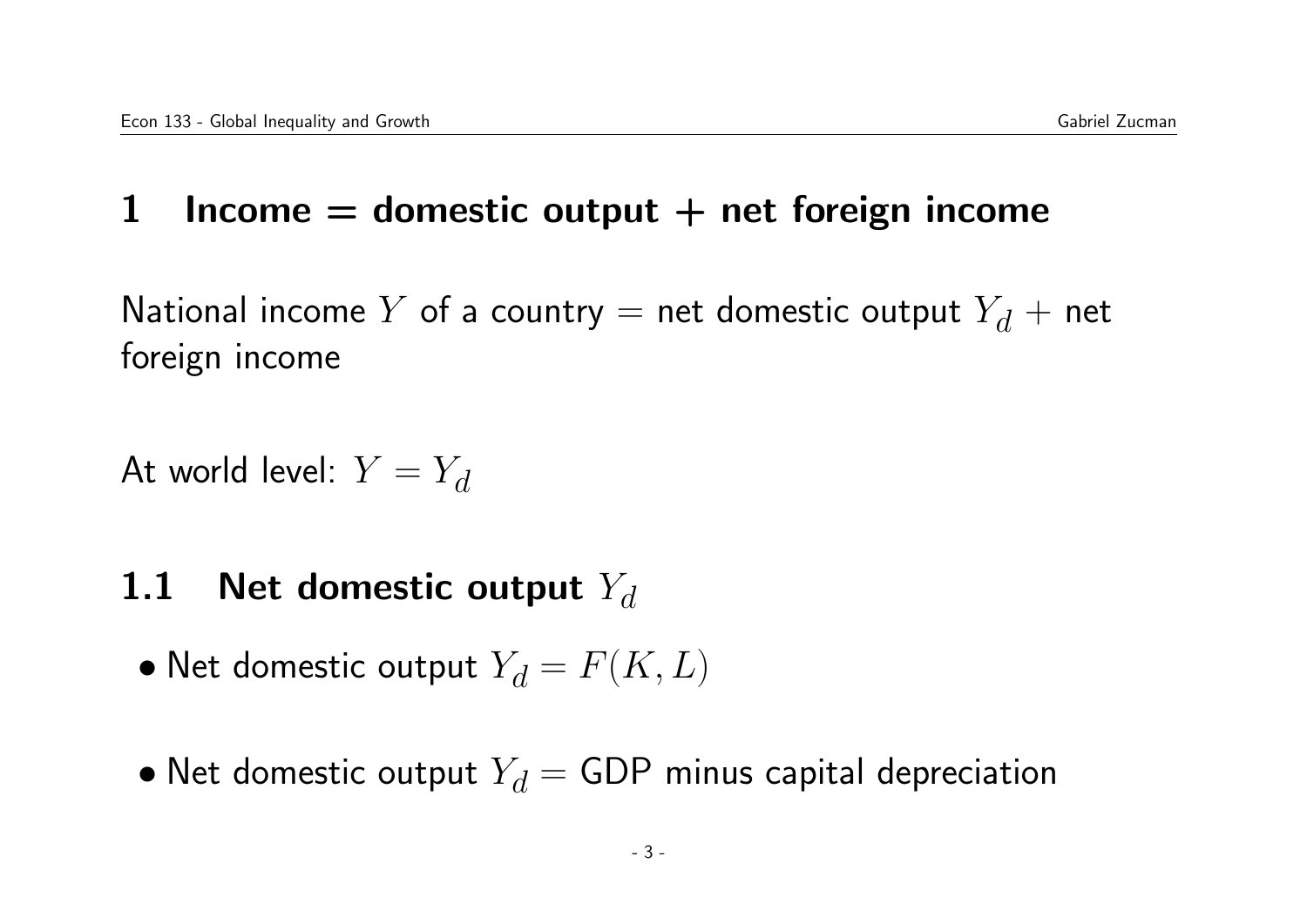- $GDP =$  gross domestic product  $=$  economy-wide value-added  $=$ the value of all goods and services sold to final users  $= C + I$
- Depreciation: loss in the value of capital due to passing of time
- $\bullet$  Depreciation is  $\approx$  10-15% of GDP  $\approx$  2-3% of capital stock  $K$
- Depreciation varies with asset mix (buildings vs. software)
- Depreciation varies with geography  $\rightarrow$  harder to accumulate K in humid countries, exposed to cyclones. See Hsiang and Jina (2015)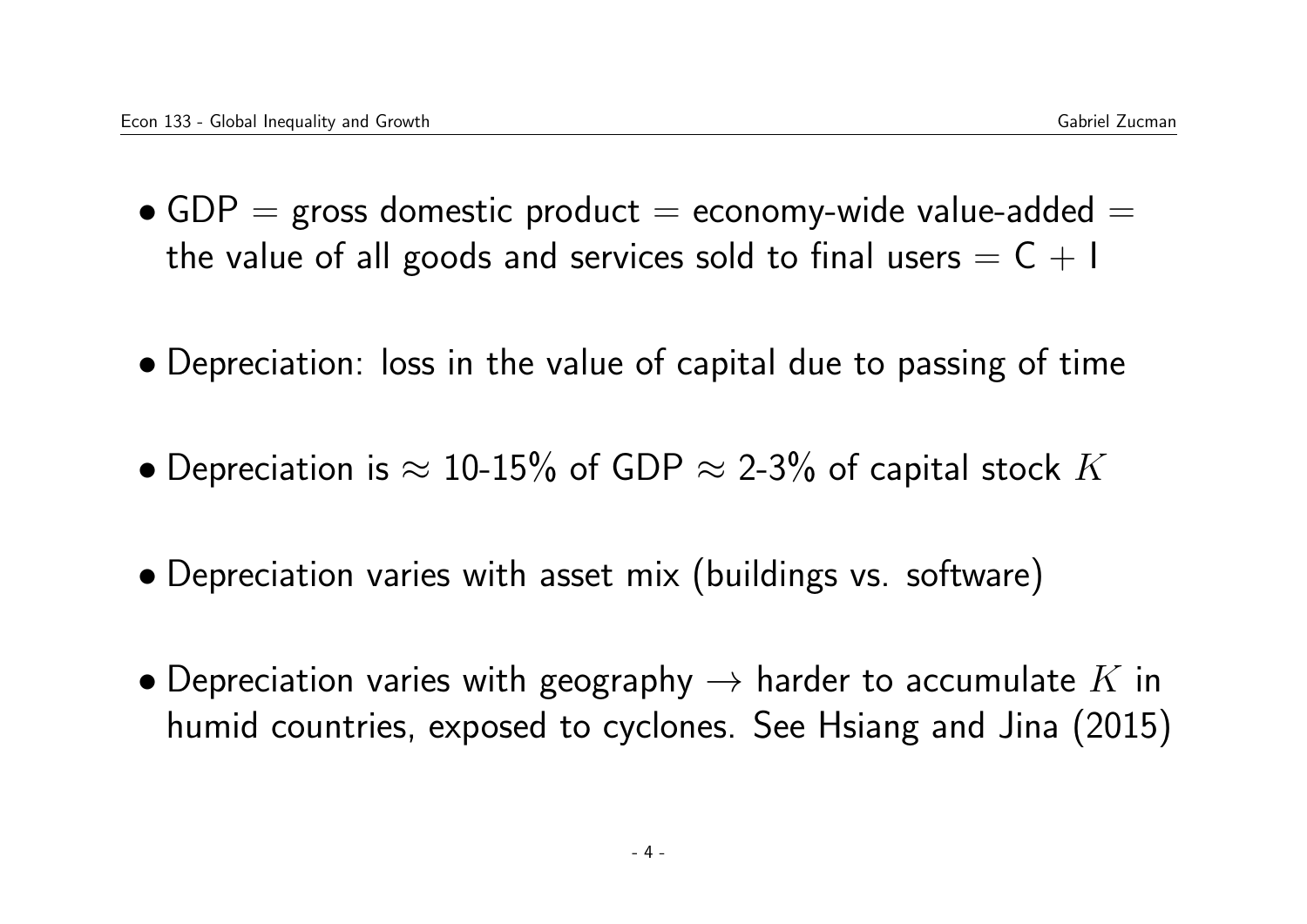# 1.2 Net foreign income

- Net foreign income  $=$  net foreign labor income  $+$  net foreign capital income
- Net foreign labor income: wages of cross-border workers. Typically negligible (except in tiny countries like Luxembourg)
- Net foreign capital income: dividends, interest, rents generated by cross-border assets. Can be large (and either  $> 0$  or  $< 0$ )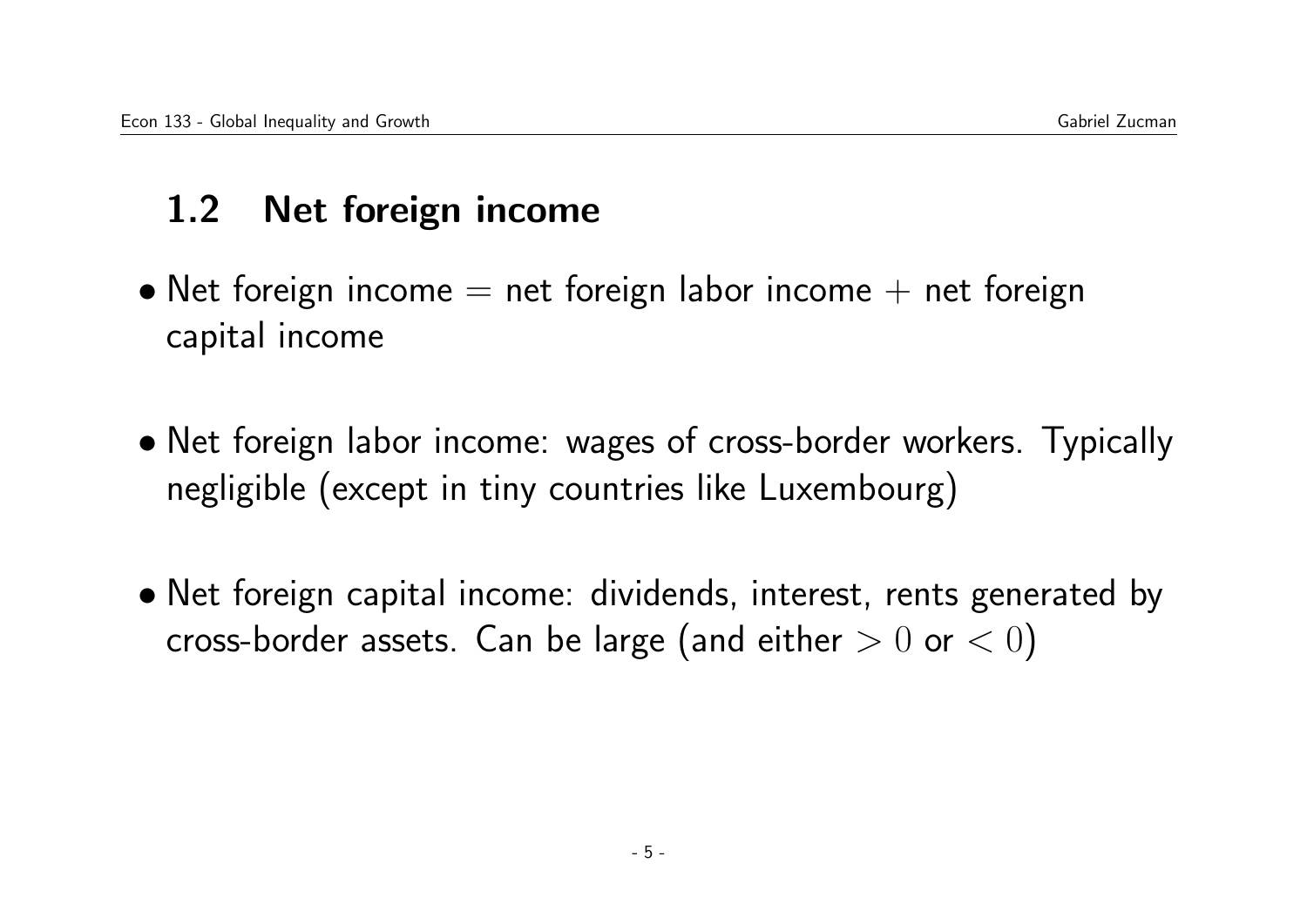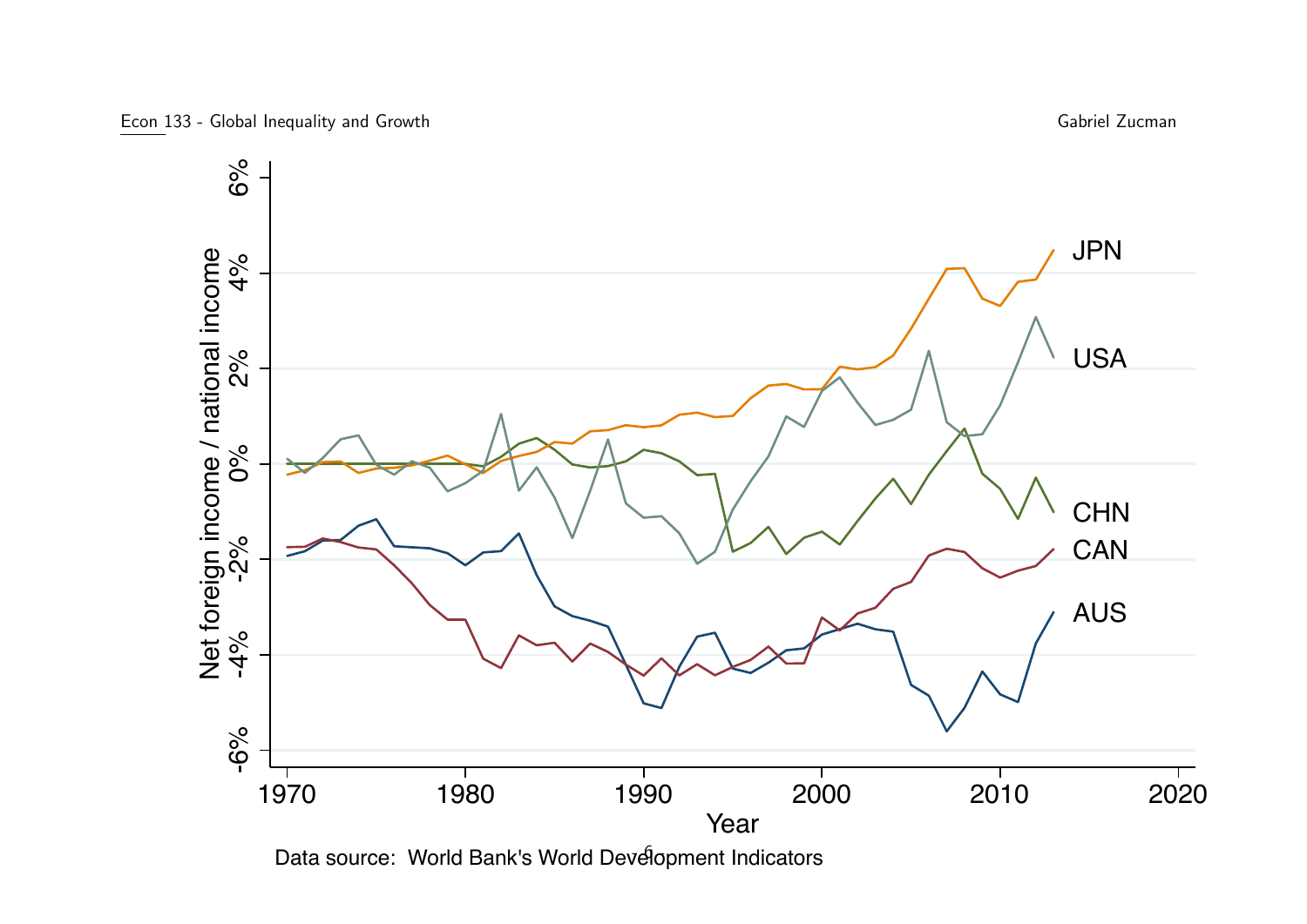

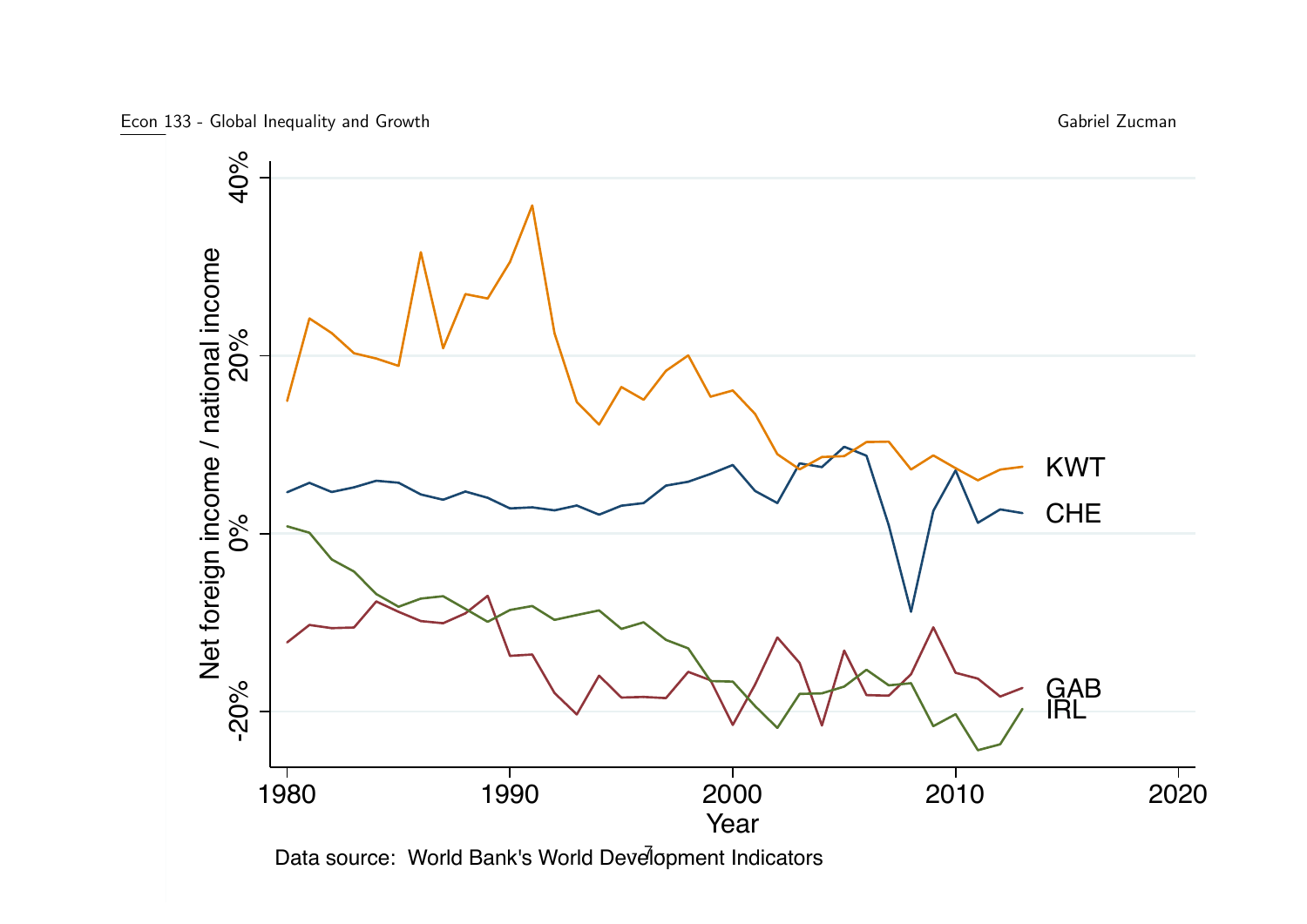## 1.3 What determines net foreign income?

- Net foreign capital income  $= FA \times r_A FL \times r_L$
- $FA$   $FL$  = foreign assets minus foreign liabilities = net foreign asset position (NFA)
- FA, FL: depends on stage of development; demography; home bias; financial account policies
- $r_A, r_L$ : depends on composition of external assets; exorbitant privilege; tax avoidance. See Gourinchas and Rey (2007)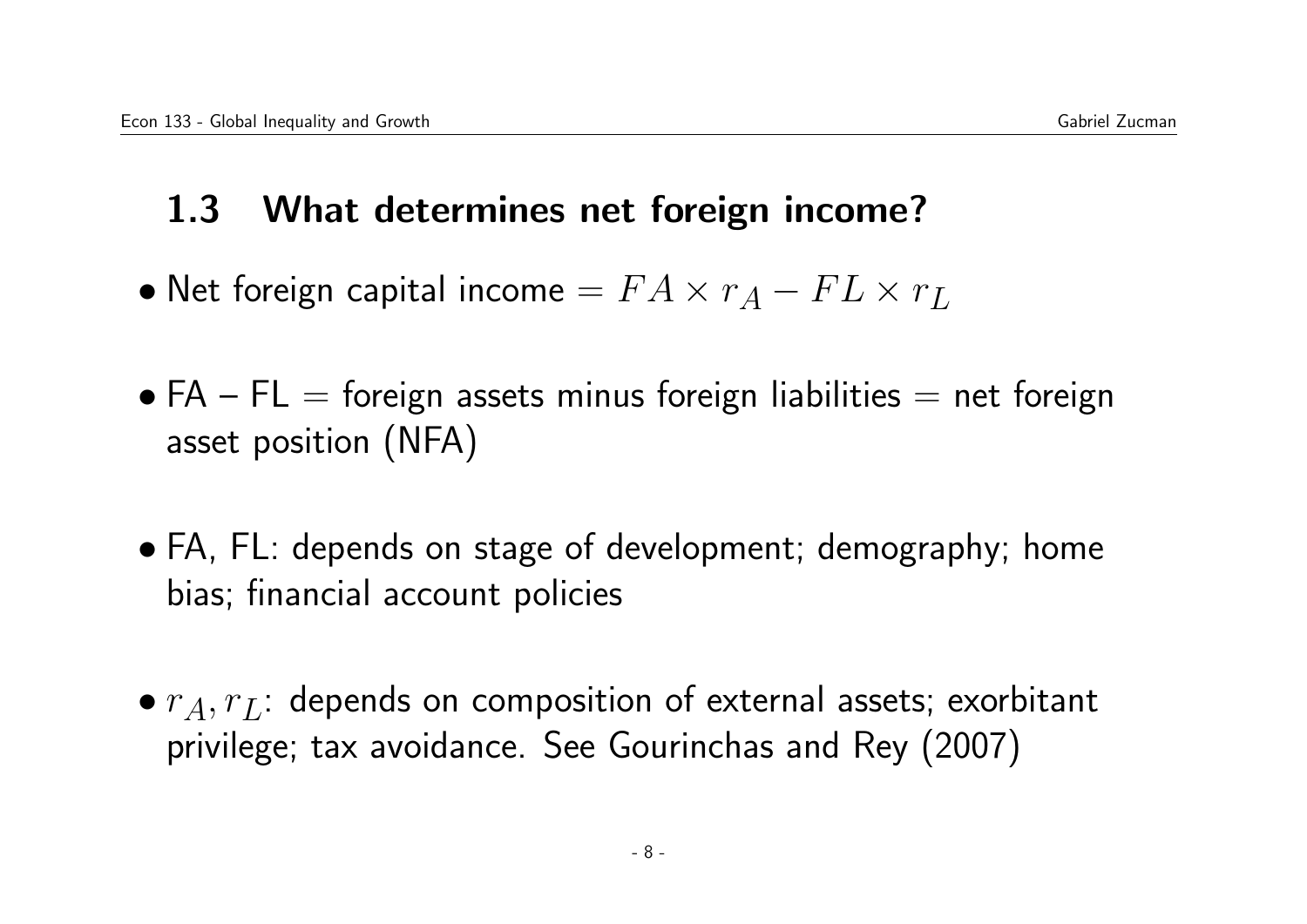If a country has a negative net foreign asset position, then its national income is necessarily less than its net domestic output

 $A - Yes$ 

 $B - No$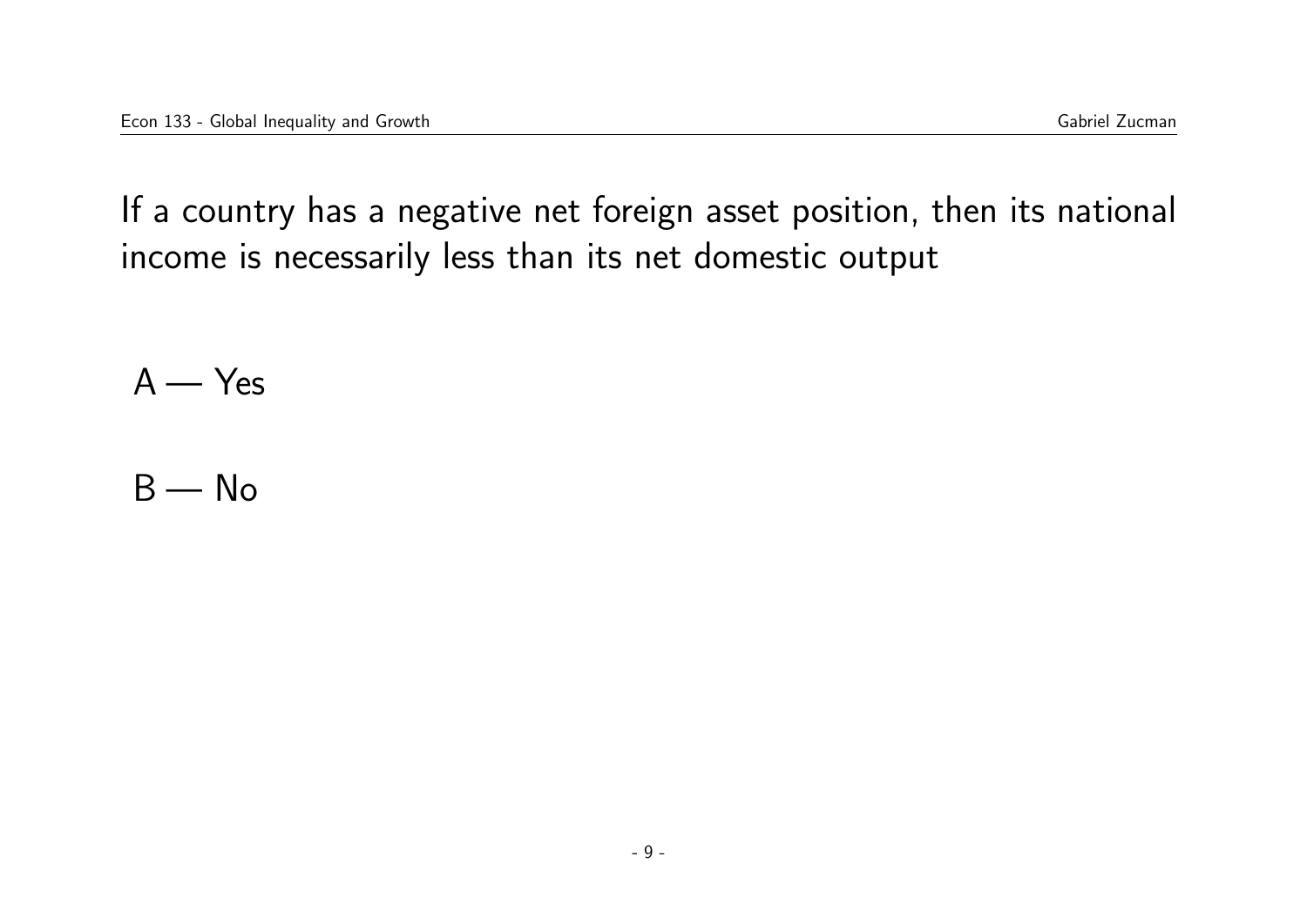- 2 Income  $=$  labor income  $+$  capital income
	- $Y = F(K, L)$  + net foreign income  $= Y_K + Y_L$
	- $Y_K =$  capital income (domestic + foreign) = corporate profits + rents  $+$  interest  $+$  K component of mixed income
	- $Y_L$  = labor income (domestic + foreign) = wages + supplements to wages  $+$  labor component of mixed income
	- $\alpha = Y_K/Y$  = share of capital in national income  $\approx 25\text{-}30\%$
	- $1 \alpha = Y_L/Y =$  share of labor in national income  $\approx 70$ -75%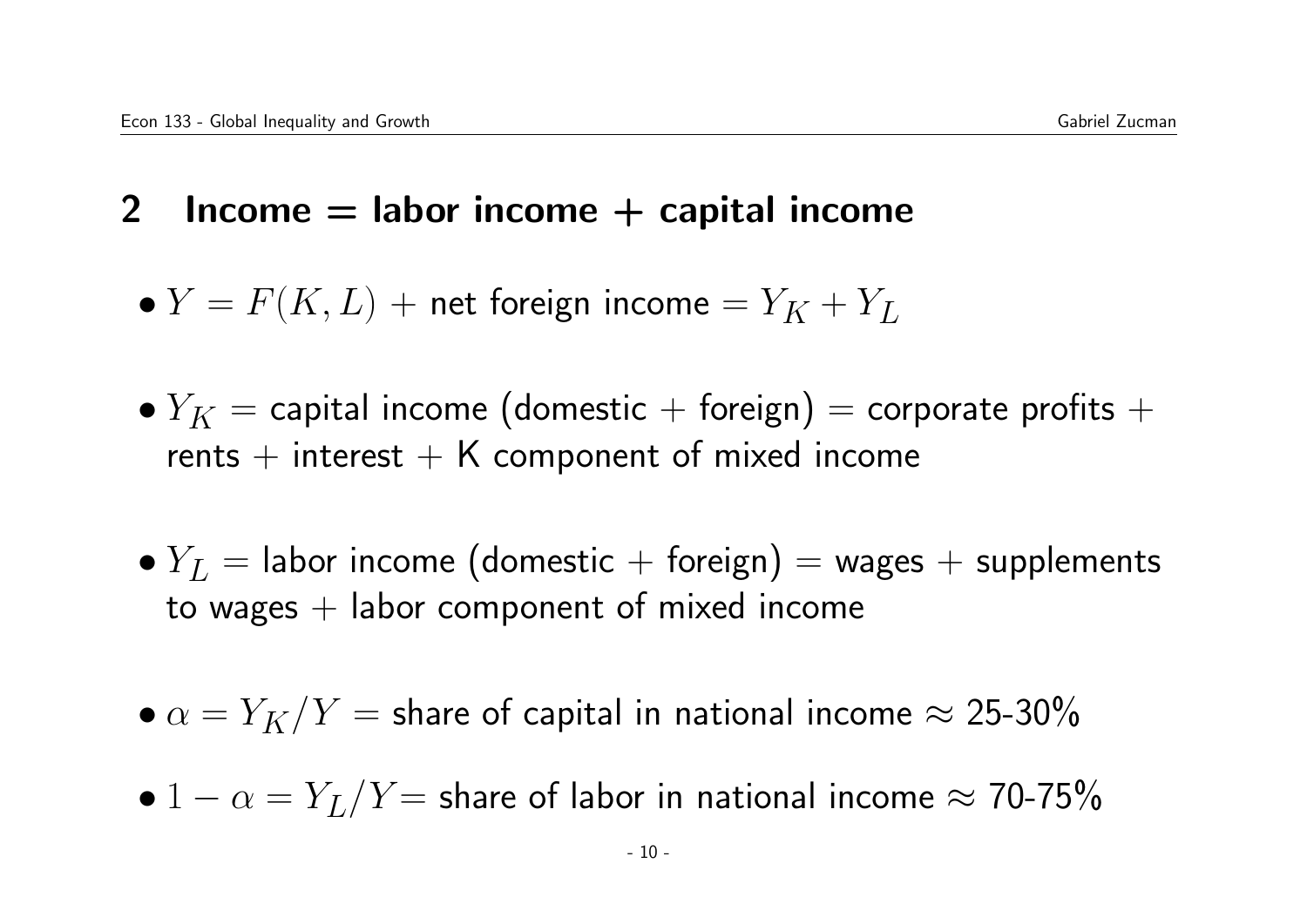

**Capital shares in factor-price national income 1975-2010** 

Source: Piketty and Zucman (2014)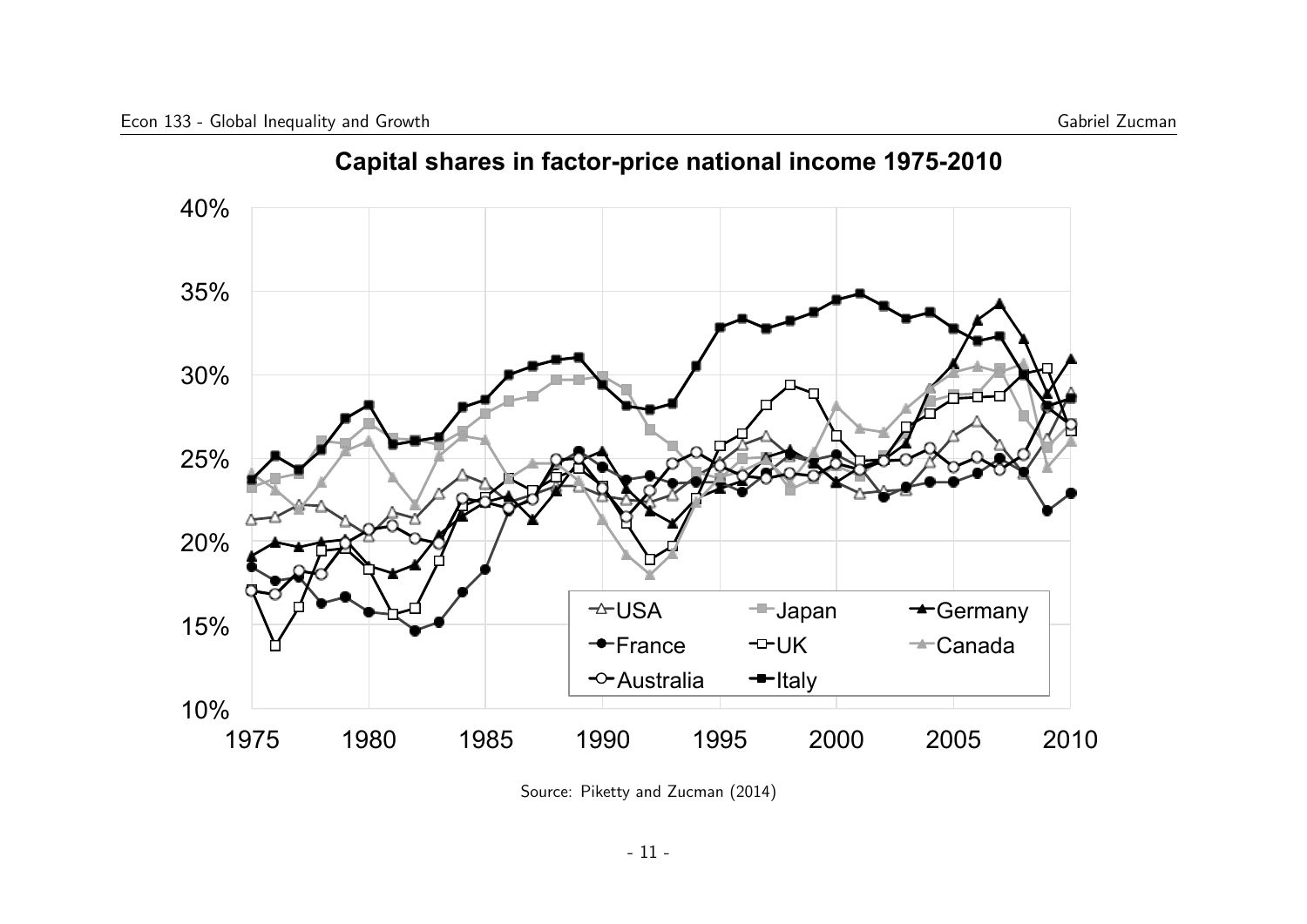Consider a country with a capital share of net domestic output equal to 30%. Then the minimum possible ratio of national income to net domestic output is

 $A - 100\%$ 

 $B - 70\%$ 

 $C - 30\%$ 

 $D - 0\%$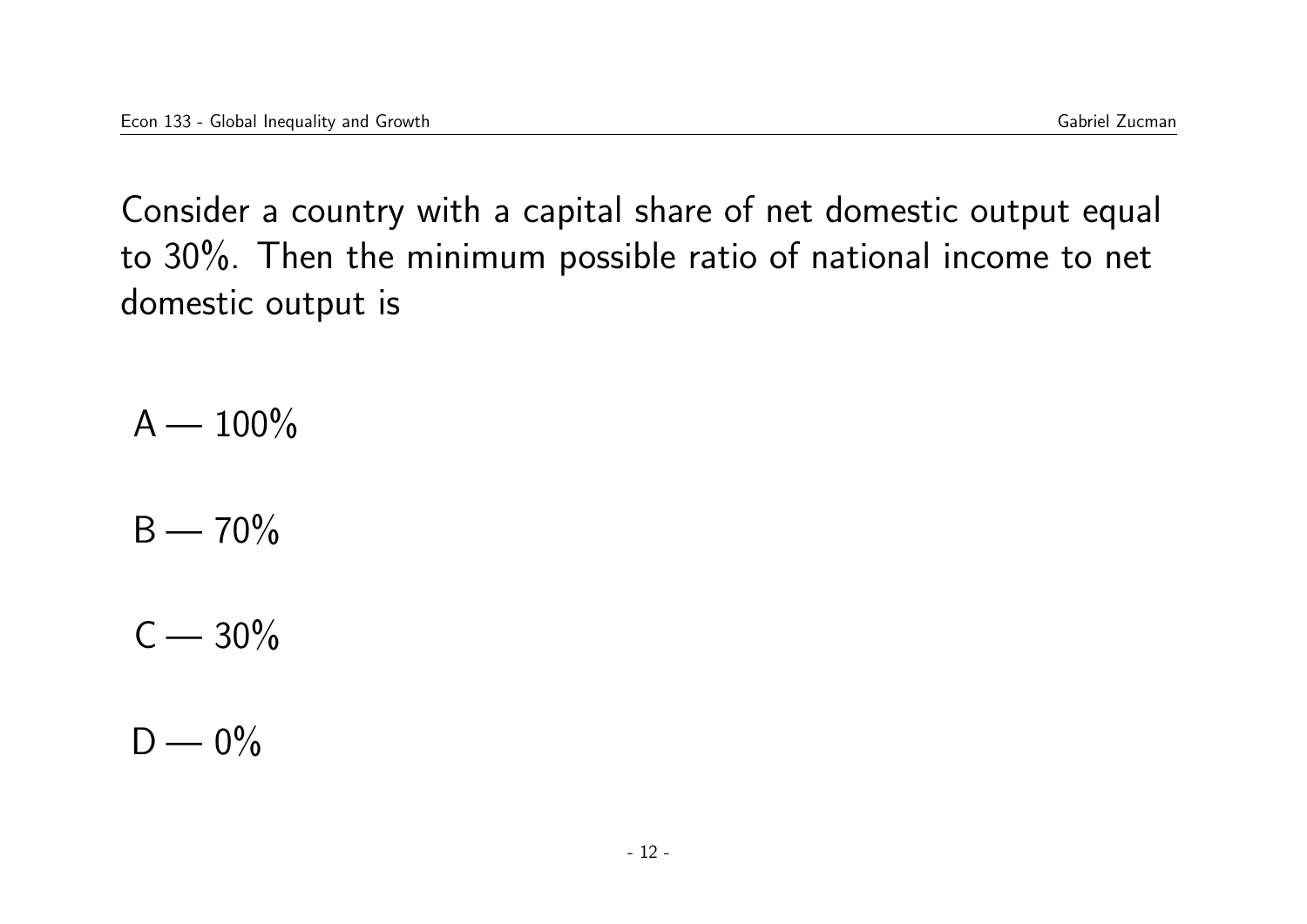# 3 Functional vs. personal income distribution

- Functional income distribution: distribution of  $Y = Y_K + Y_L$ across factors of production  $K$  and  $L$
- What classical economists were mostly interested in
- $\bullet$  Personal income distribution: distribution of  $Y = \sum_i y_i$  across individuals  $i$
- What today's economists are mostly interested in  $(=$  part II of the course)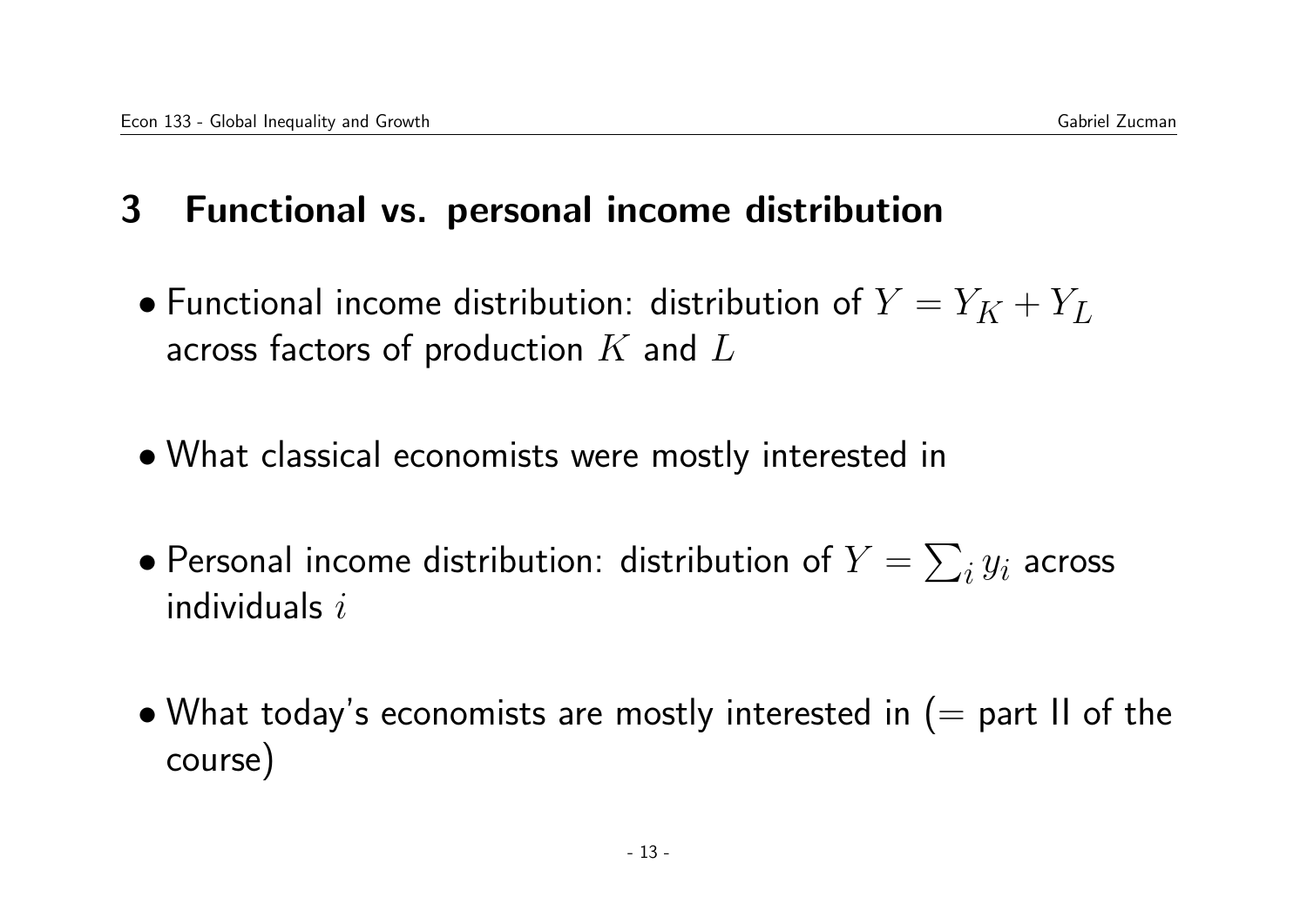- Both are related, since  $y_i$  depends on:
	- Distribution of  $y_{Li}$  across individuals i (part III of the course)
	- Distribution of  $y_{Ki}$  across individuals i (part IV)
	- $-$  Relative size of  $Y_K = \sum_i y_{Ki}$  and  $Y_L = \sum_i y_{Li}$  (part I)
	- Correlation between  $y_{Li}$  and  $y_{Ki}$  (part IV)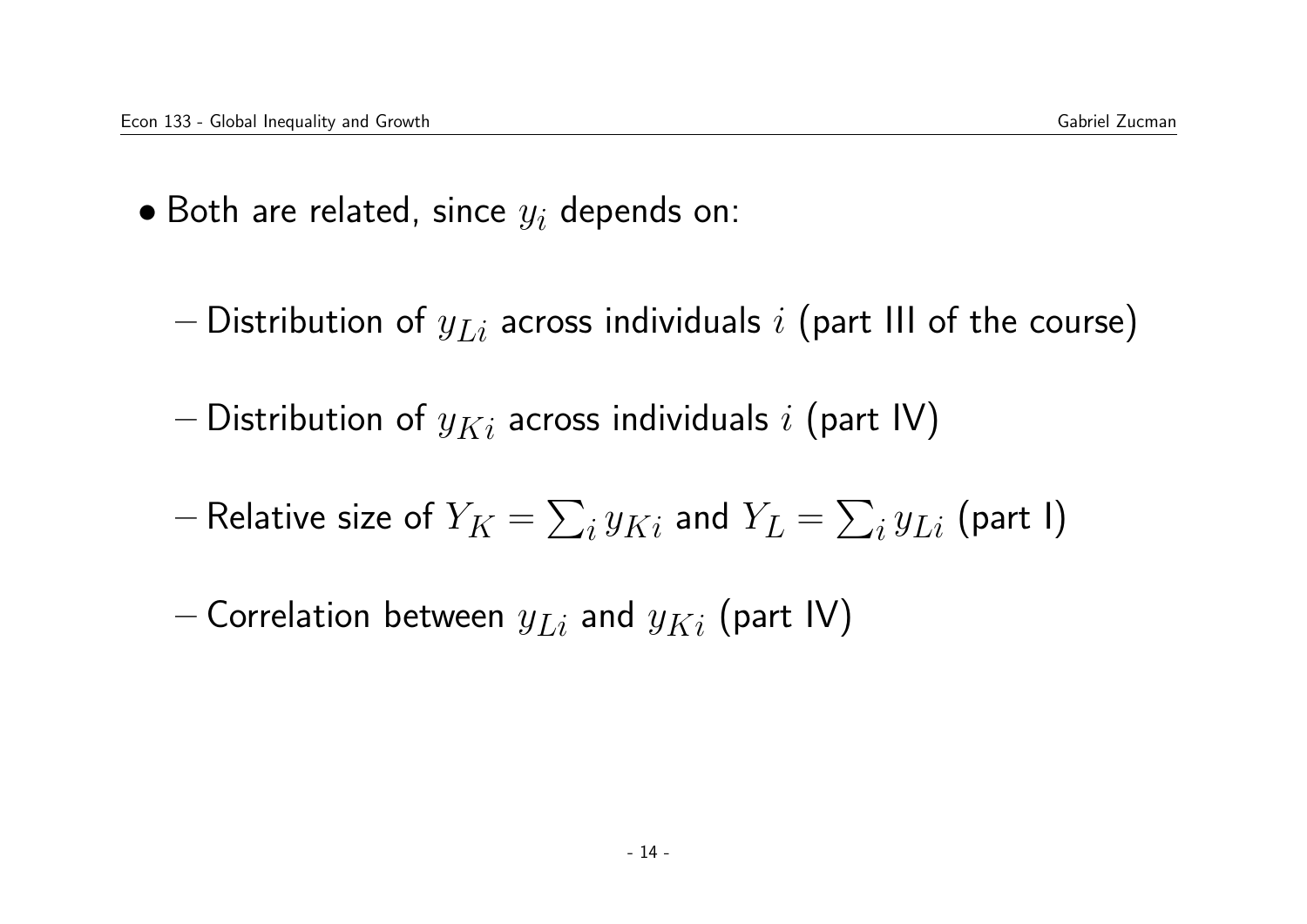## 4 Pre-tax vs. Post-tax income

- So far we abstracted from the intervention of the government in the economy
- If no government, individual income  $y_i = y_{Ki} + y_{Li} =$  income that derives from the ownership of factors of production
- With government intervention, the actual income that people can spend or save can be different from  $y_{Ki} + y_{Li}$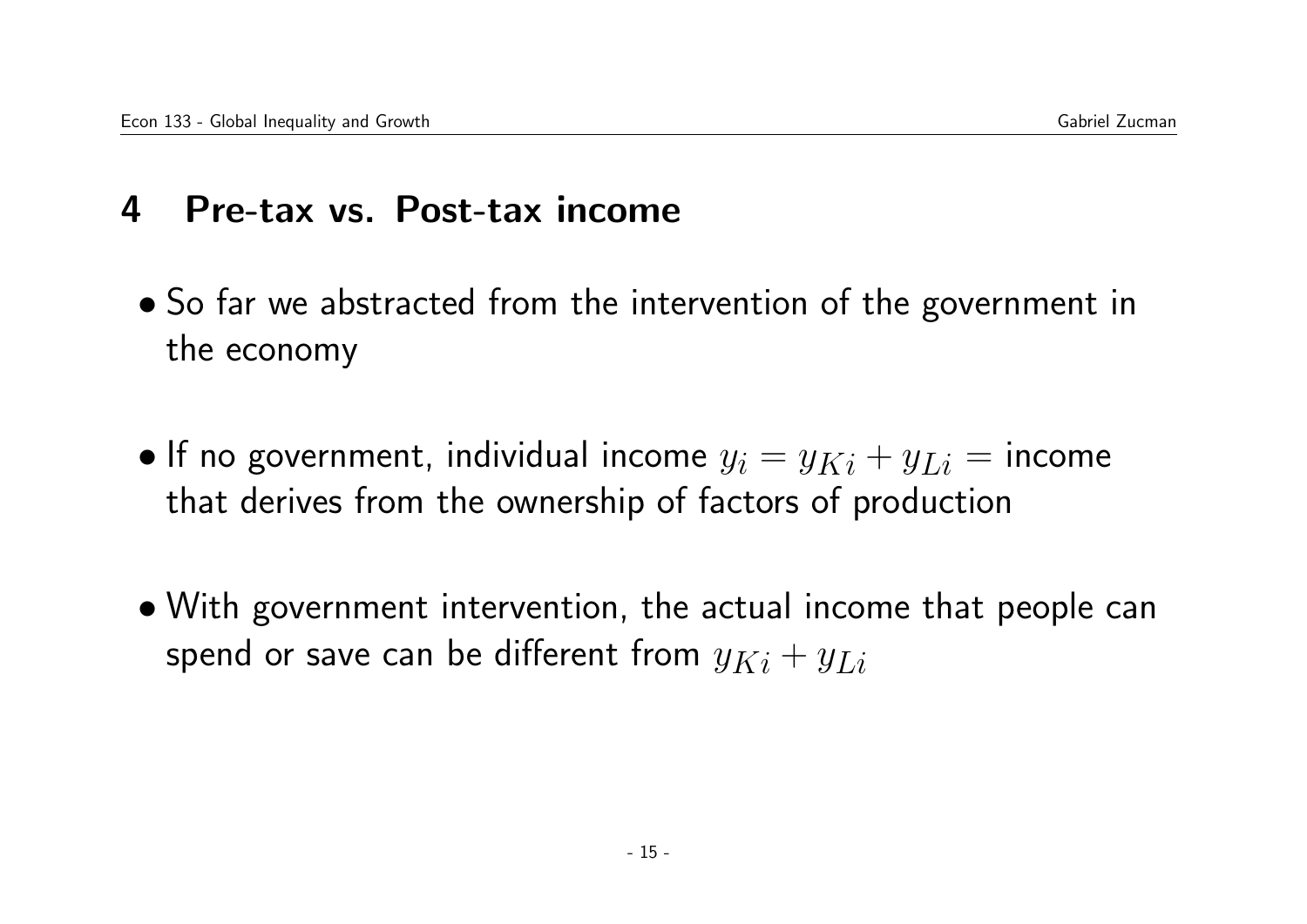## 4.1 Pre-tax income

- $\bullet$  Pre-tax income  $=$  income before government taxes and transfers
- Inequality of pre-tax income  $\approx$  inequality generated by the market
- This is the income that governments usually try to tax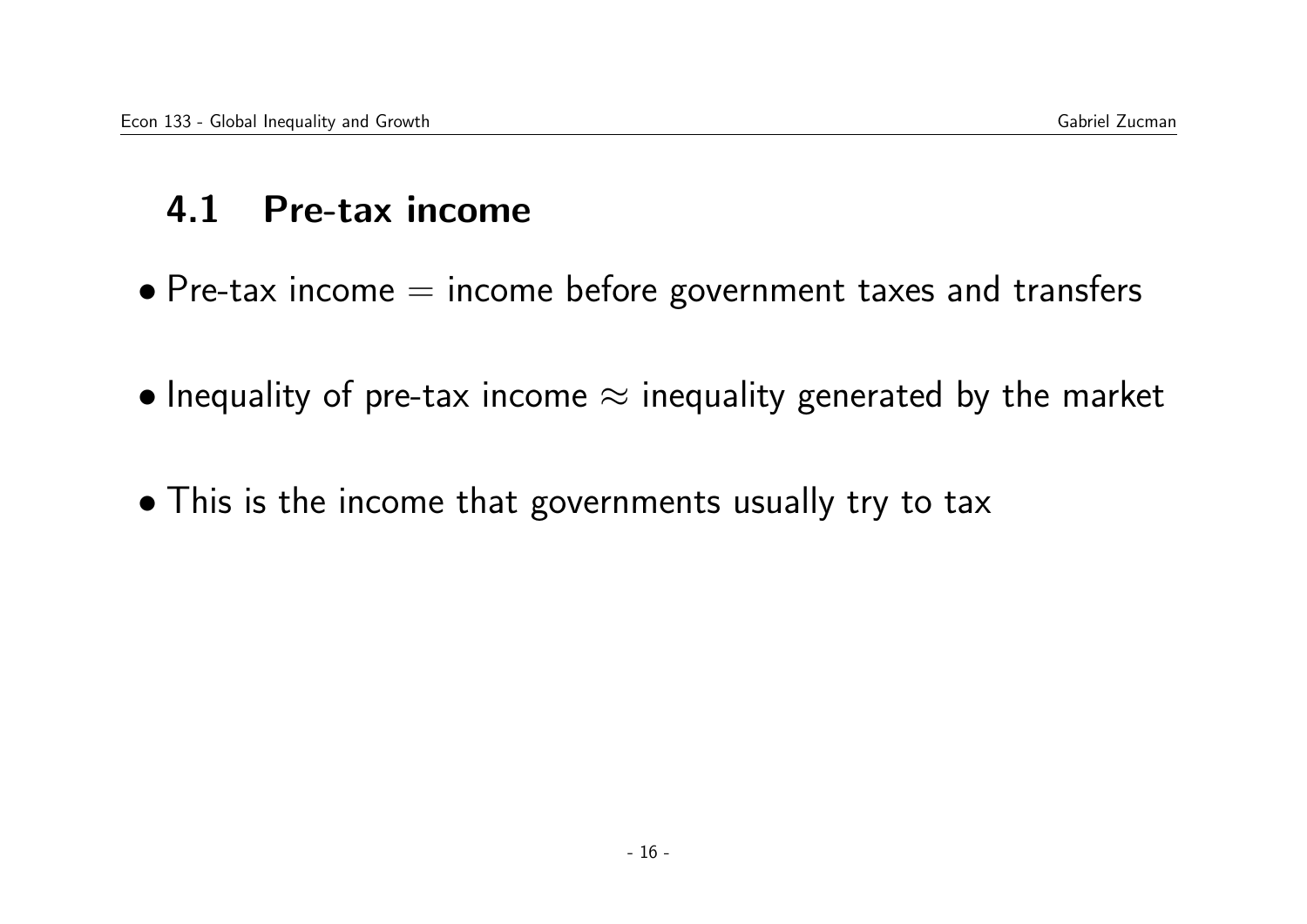# 4.2 Post-tax income

 $\bullet$  Post-tax income  $=$  income after all taxes have been paid and all benefits have been received  $=$  income people can consume or save

• Two types of transfers:

– Individualized transfers (monetary, in-kind)

– Collective transfers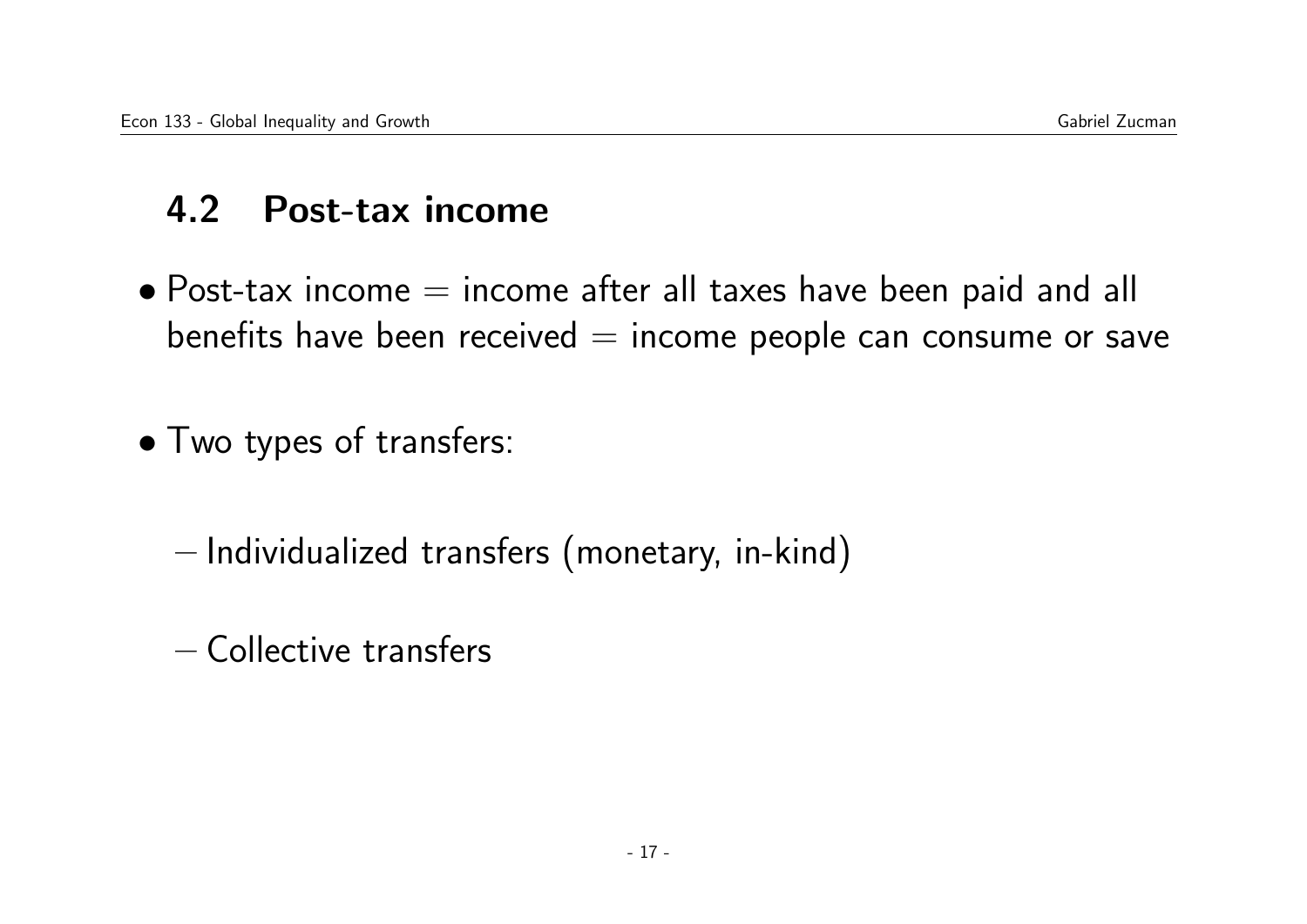

**Transfers in the United States** 

Source: Piketty, Saez and Zucman (2016)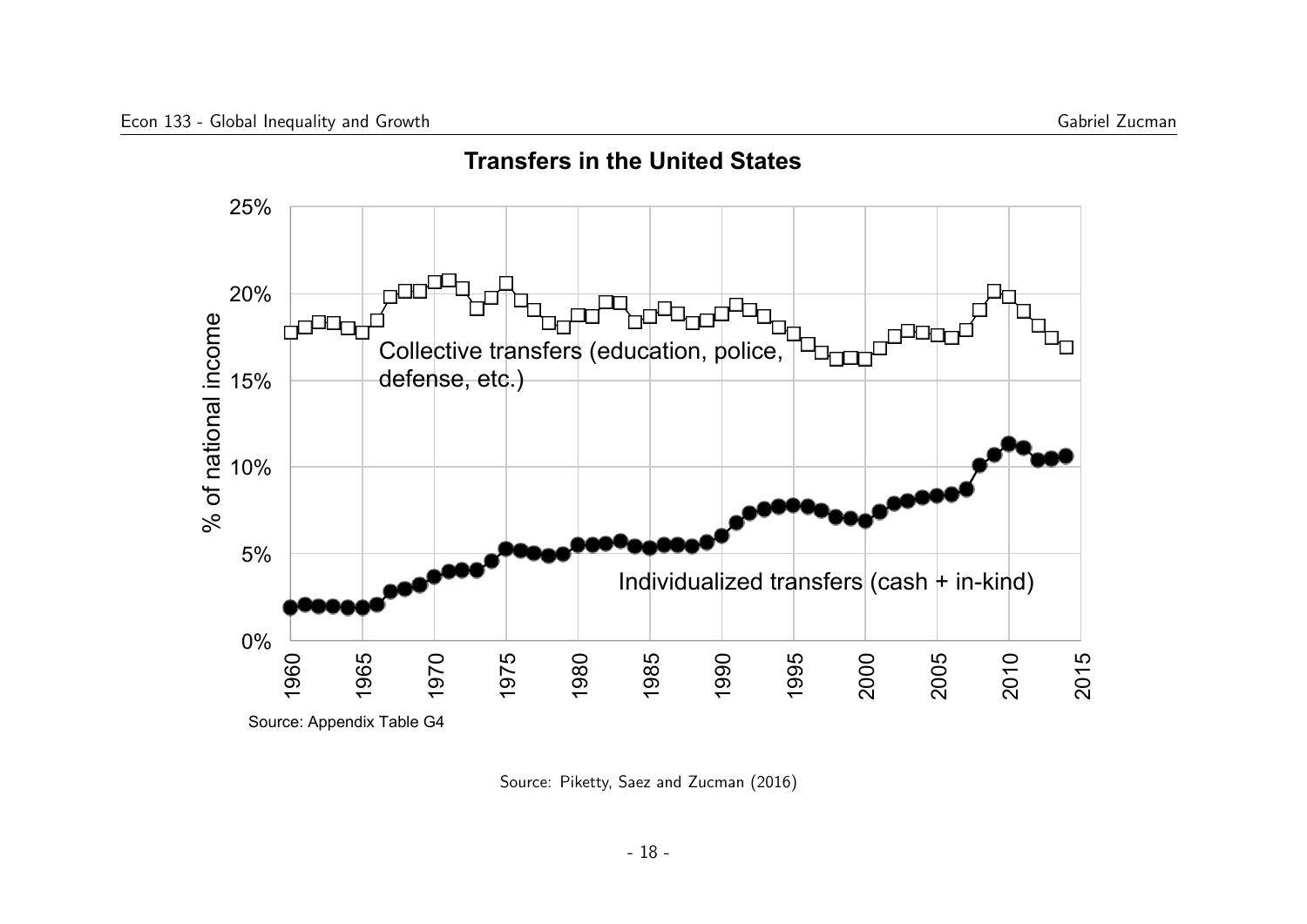| Income group           | Number of<br>adults | Pre-tax income    |              | Post-tax income   |              |
|------------------------|---------------------|-------------------|--------------|-------------------|--------------|
|                        |                     | Average<br>income | Income share | Average<br>income | Income share |
| <b>Full Population</b> | 234,400,000         | \$64,600          | 100%         | \$64,600          | 100%         |
| Bottom 50%             | 117,200,000         | \$16,200          | 12.5%        | \$25,000          | 19.4%        |
| Middle 40%             | 93,760,000          | \$65,400          | 40.5%        | \$67,200          | 41.6%        |
| <b>Top 10%</b>         | 23,440,000          | \$304,000         | 47.0%        | \$252,000         | 39.0%        |
| Top $1\%$              | 2,344,000           | \$1,300,000       | 20.2%        | \$1,010,000       | 15.6%        |
| Top 0.1%               | 234,400             | \$6,000,000       | 9.3%         | \$4,400,000       | 6.8%         |
| Top 0.01%              | 23,440              | \$28,100,000      | 4.4%         | \$20,300,000      | 3.1%         |
| Top 0.001%             | 2,344               | \$122,000,000     | 1.9%         | \$88,700,000      | 1.4%         |

#### **The Distribution of National Income in the United States, 2014**

Source: Piketty, Saez and Zucman (2016)